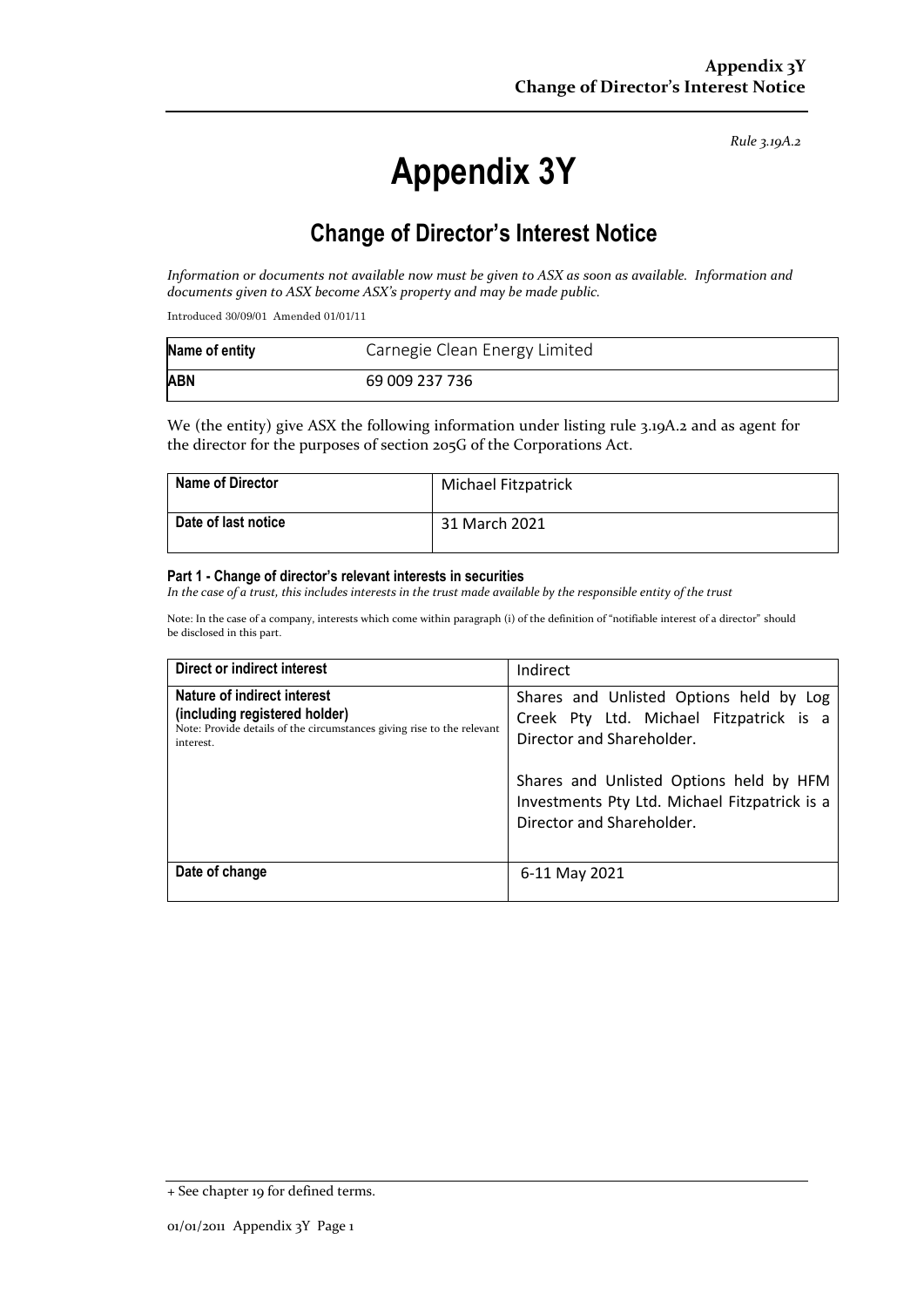| No. of securities held prior to change                                                                       | Log Creek Pty Ltd                                           |  |  |
|--------------------------------------------------------------------------------------------------------------|-------------------------------------------------------------|--|--|
|                                                                                                              | Shares: 1,021,535,417                                       |  |  |
|                                                                                                              | 28/10/22<br>\$0.0015:<br>Options<br>exp<br>@                |  |  |
|                                                                                                              | 400,000,000<br>23/3/24<br>\$0.0015:<br>Options<br>@<br>exp  |  |  |
|                                                                                                              | 400,000,000                                                 |  |  |
|                                                                                                              |                                                             |  |  |
|                                                                                                              | <b>HFM Investments Pty Ltd</b>                              |  |  |
|                                                                                                              | Shares: 563,051,281                                         |  |  |
|                                                                                                              | Options<br>28/10/22<br>\$0.0015:<br>exp<br>@<br>460,000,000 |  |  |
|                                                                                                              | 23/3/24<br>\$0.0015:<br>Options<br>@<br>exp                 |  |  |
|                                                                                                              | 460,000,000                                                 |  |  |
| Number acquired                                                                                              | $\overline{a}$                                              |  |  |
|                                                                                                              |                                                             |  |  |
| Number disposed                                                                                              | 563,051,281 shares                                          |  |  |
|                                                                                                              |                                                             |  |  |
| <b>Value/Consideration</b><br>Note: If consideration is non-cash, provide details and estimated<br>valuation | \$1,709,458.97                                              |  |  |
| No. of securities held after change                                                                          | Log Creek Pty Ltd                                           |  |  |
|                                                                                                              | Shares: 1,021,535,417                                       |  |  |
|                                                                                                              | Options<br>exp<br>28/10/22<br>\$0.0015:<br>@                |  |  |
|                                                                                                              | 400,000,000                                                 |  |  |
|                                                                                                              | \$0.0015:<br>Options<br>23/3/24<br>@<br>exp<br>400,000,000  |  |  |
|                                                                                                              |                                                             |  |  |
|                                                                                                              | HFM Investments Pty Ltd                                     |  |  |
|                                                                                                              | 28/10/22<br>\$0.0015:<br>Options<br>@<br>exp                |  |  |
|                                                                                                              | 460,000,000                                                 |  |  |
|                                                                                                              | Options<br>23/3/24<br>\$0.0015:<br>@<br>exp<br>460,000,000  |  |  |
|                                                                                                              |                                                             |  |  |
| Nature of change<br>Example: on-market trade, off-market trade, exercise of options,                         | On market trade                                             |  |  |
| issue of securities under dividend reinvestment plan, participation in<br>buy-back                           |                                                             |  |  |
|                                                                                                              |                                                             |  |  |

<sup>+</sup> See chapter 19 for defined terms.